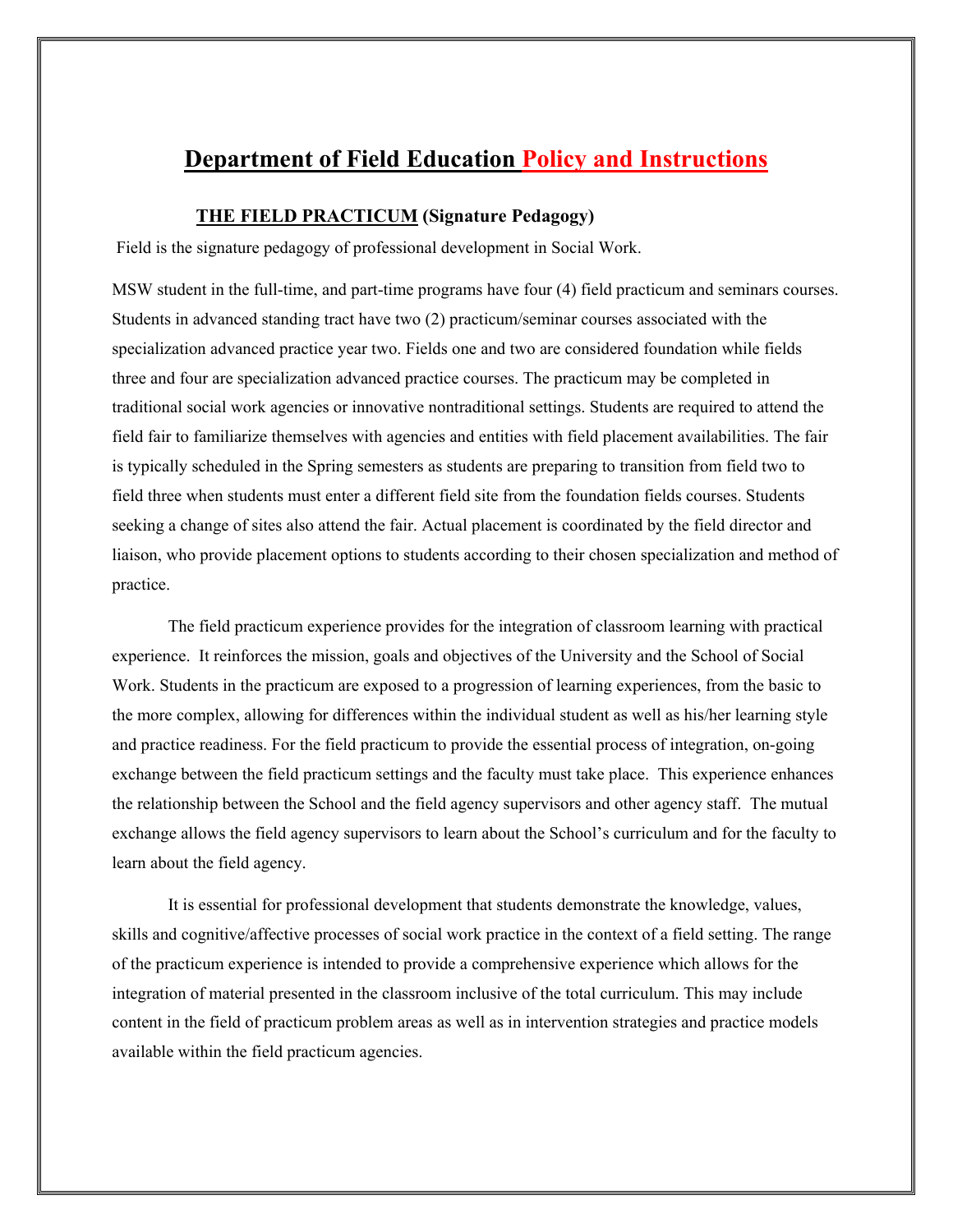During the first year, students**'** experiences are generalist**-**focused and include opportunities to work with individuals, families, groups, organization and community. During the advanced year, students' field experiences are assigned based on their area of specialization and method of practice.

Field faculty is responsible for facilitating a weekly seminar. The seminar for first year students is focused on assisting the students to integrate classroom content from Human Behavior in the Social Environment, Direct Service and APO courses with their developing core social work skills which provide a generic practice foundation with an ecological and systems perspective. Emphasis is placed on assessment and planning and the application of practice models. The seminar reinforces the integration of the content presented within the classroom.

Advanced practice seminars focus on issues in the particular field of practice. Currently there are two such seminars: Health/Mental Health (H/MH), Children, Youth and Families (CYF). Each seminar assists the student to integrate content from field of practice courses as well as other required courses. During the advanced year, agency selection must represent the students' concentration area. In addition, the students' field experience should generate a spirit of inquiry within the field agency and should provide the student with the opportunity to conduct his/her required research project. The advanced year seminar and field practicum build on the generic practice foundation to assist the student to develop more advanced assessment skills which aid her/him to identify, analyze, synthesize, understand, explore and implement intervention strategies within their chosen field of practice and practice role in an increasingly effective manner. The field faculty assists the students with the integration of more advanced assessment and intervention skills. If necessary, students may be assigned practice experiences in more than one field agency to ensure exposure to appropriate experiences supportive of their chosen concentration.

The overall goal of the practicum is to help the student integrate and assess and evaluate her/his theoretical knowledge, skills, values, cognitive/affective processes and to acquire a disciplined practice foundation in the profession.

Students must register for both Seminar and Practicum the same semester, and each seminar and practicum should be the same section. Note: *Students cannot advance without successfully passing field courses. Failing a field course may be cause for dismissal (refer to field evaluation 3.1.2 below)*

#### *REFER to the Field Education Manual for further details and program specifics*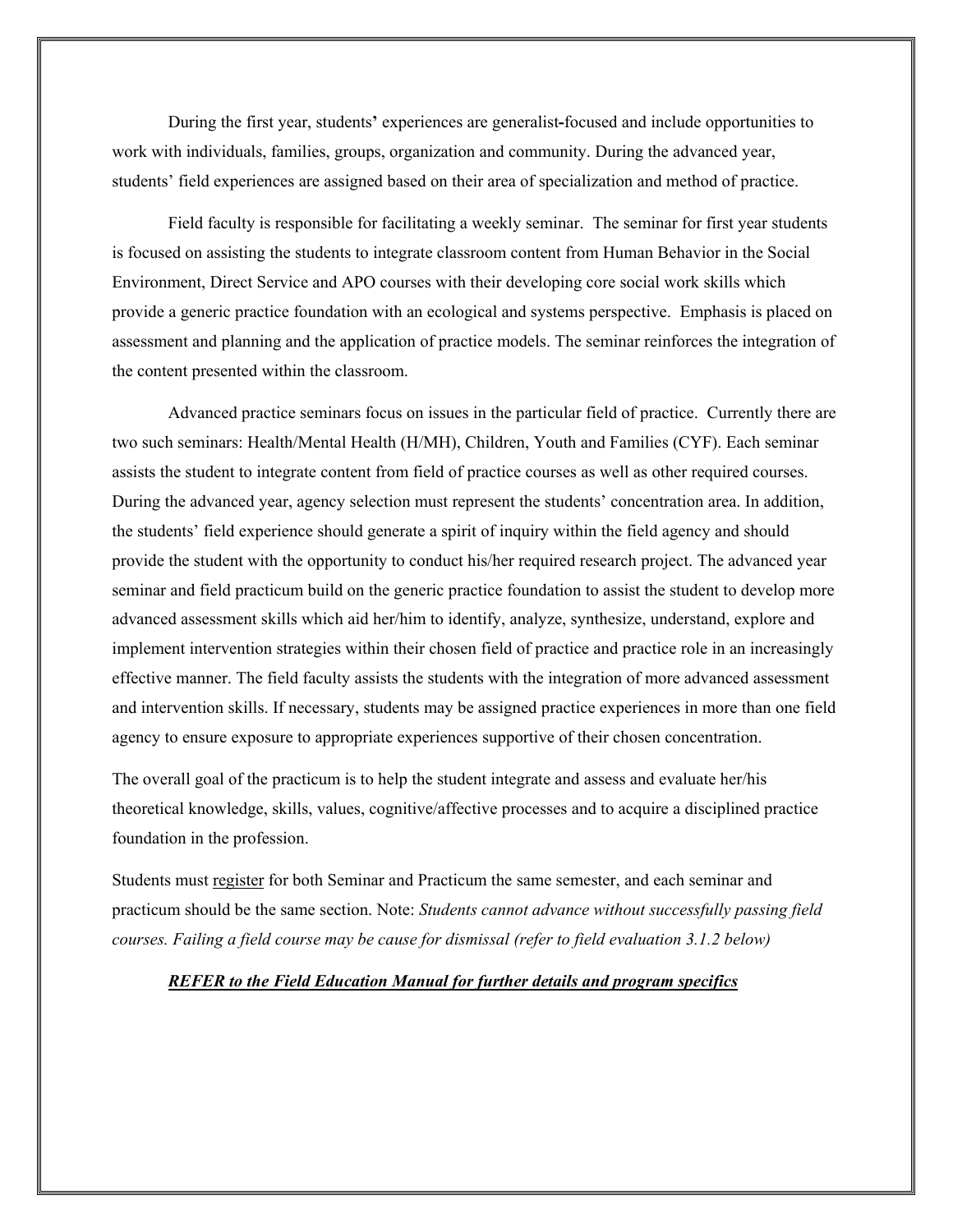#### **FIELD PLACEMENT PROCESS**

#### *a) Criteria for Entering MSW Field Program*

Field Education is an inclusive part of the MSW Program. Criteria for admission to field program is acceptance in the School of Work. All students admitted to Southern University School of Social Work are required to participate in the field practicum and are also required to attend a weekly Field Seminar for each year in attendance. Full time students participate in the Field Practicum concurrently with course work for each of the four regular semesters prior to graduation. Students enrolled in the part time program have a planned delay in entering the field. These students, having been admitted to the School of Social Work the preceding fall, enroll in Field Practicum I in the Fall semester of their second year. By the time students complete Field Practicum I, all first semester courses will have been taken. The same holds true for the Field Practicum II and all second semester course work.

#### **Procedural Steps**:

1. Students must apply for the Field Practicum during the Spring Semester prior to beginning the practicum in the Fall semester. New students complete the application, meet the field team and are assigned potential placement sites, which the students schedule interviews and find a match for placement. Field faculty will discuss Field education during seminar classes and the field director and liaison will visit other classes to familiarize students with the application process.

2. Students must submit application with resume and a transcript before February  $15<sup>th</sup>$ reflecting prerequisites taken.

3. All applications must be reviewed and signed by the student's faculty advisor prior to submission to designated Field Faculty Instructor.

4. Students will be notified by April  $1<sup>st</sup>$  to pre-register for Field Education, contingent upon successful completion of Spring Semester. Students will be notified of final approval for Field by July  $15^{\text{th}}$ .

Thereafter, students will be assigned to Field Placement sites on or before August  $1<sup>st</sup>$ . Full time students entering the program late will have placement within three weeks of acceptance into the MSW program.

#### *b) Selection and Requirements for Field Placement Agencies and Field Supervisors*

Agencies selected as field settings are expected and required to provide the broad-based practice experiences necessary for optimum student learning. These agencies are selected by the School based on their support of the educational objectives of the field experience and their willingness and preparedness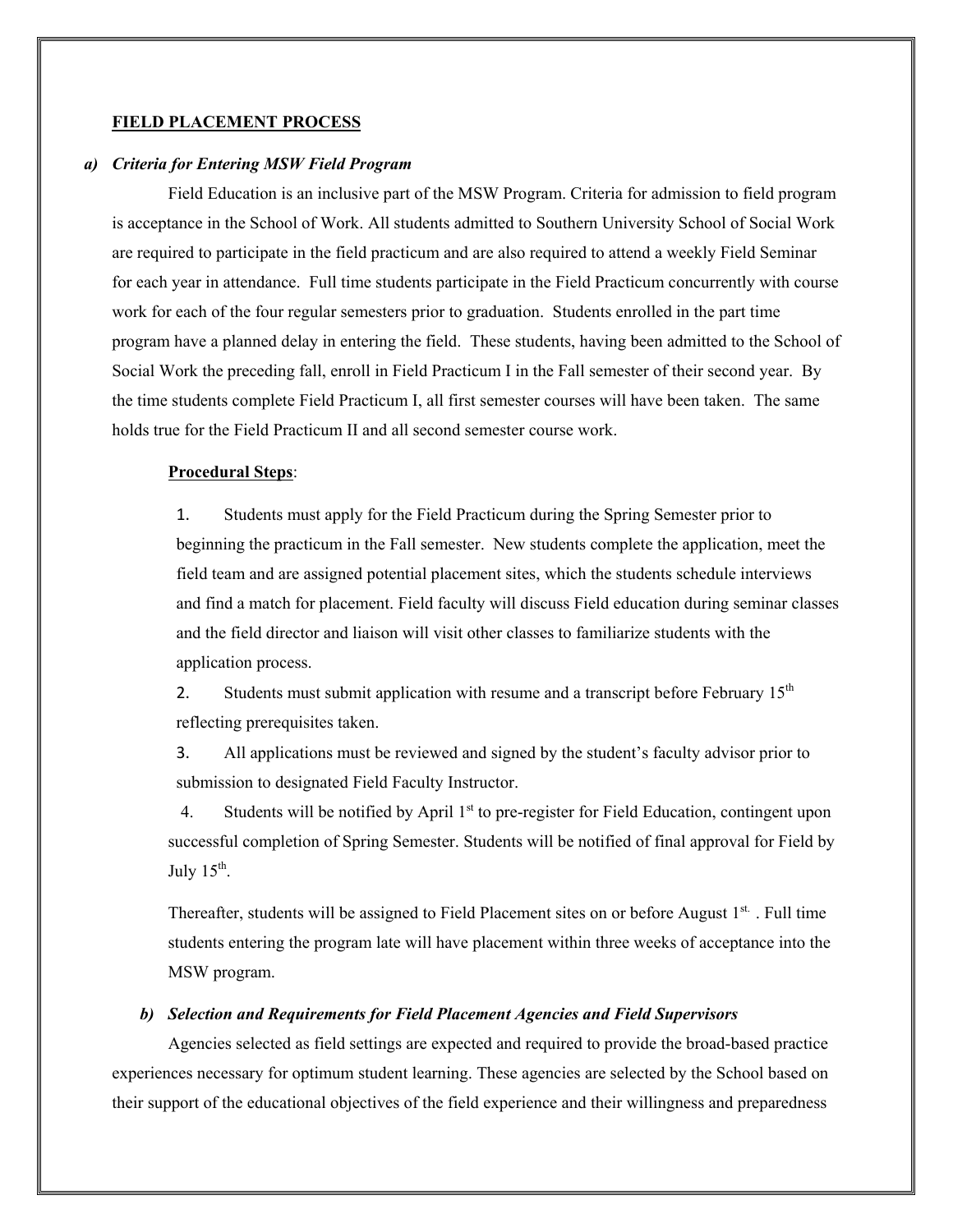to provide the time and instruction necessary to achieve the student's field experience objectives. Negotiations for the development of field practice placements in an agency may be initiated by either the agency or the school. Information regarding the agency's program and the schools are exchanged.

The school will provide the agency with a field placement manual, school calendar description of courses and an overview of the field requirements. The agency will provide the school with a description of service programs and service delivery methods. The agency will identify persons willing to serve as field supervisors. The school will be given the names, educational background and work experience of the staff selected to provide supervision.

When a decision is reached by the agency and the school, an affiliation agreement is signed by the designated agency staff, the school's Dean and the Director of Field Placement. The affiliation agreement delineates the specific responsibilities of the school, agency and student assigned to the field placement.

### **Selection of Field Agency Instructors**

Individuals selected as field agency instructors are professional social workers who hold a CSWE accredited MSW degree with a minimum of two years of post-graduate work experience. Field agency instructors must express and demonstrate a willingness to render supervision, to provide on-going instruction and training, and to structure the learning situation so that students are provided with opportunities to utilize skills and practice models taught in their courses.

On occasion, an agency may be utilized as a field site although it may not have a professional social worker among its personnel. Such an agency, of course, must have been found to demonstrate support for the school's mission and themes. In this instance, the provisions can be and have been made to contract with qualified individuals who have the professional training to function as agency field supervisors.

#### **FIELD TIME REQUIREMENT**

Students are not expected to be at their agency during the final exam week.

If a field agency has a holiday on a day the student is expected to be at the agency, the student is not required to report nor does he/she need to make up the time.

Student will be given field credit for attending any workshops or conferences that are related to the social work profession. Student must notify the field supervisor at least two weeks in advance of their planned absence from field.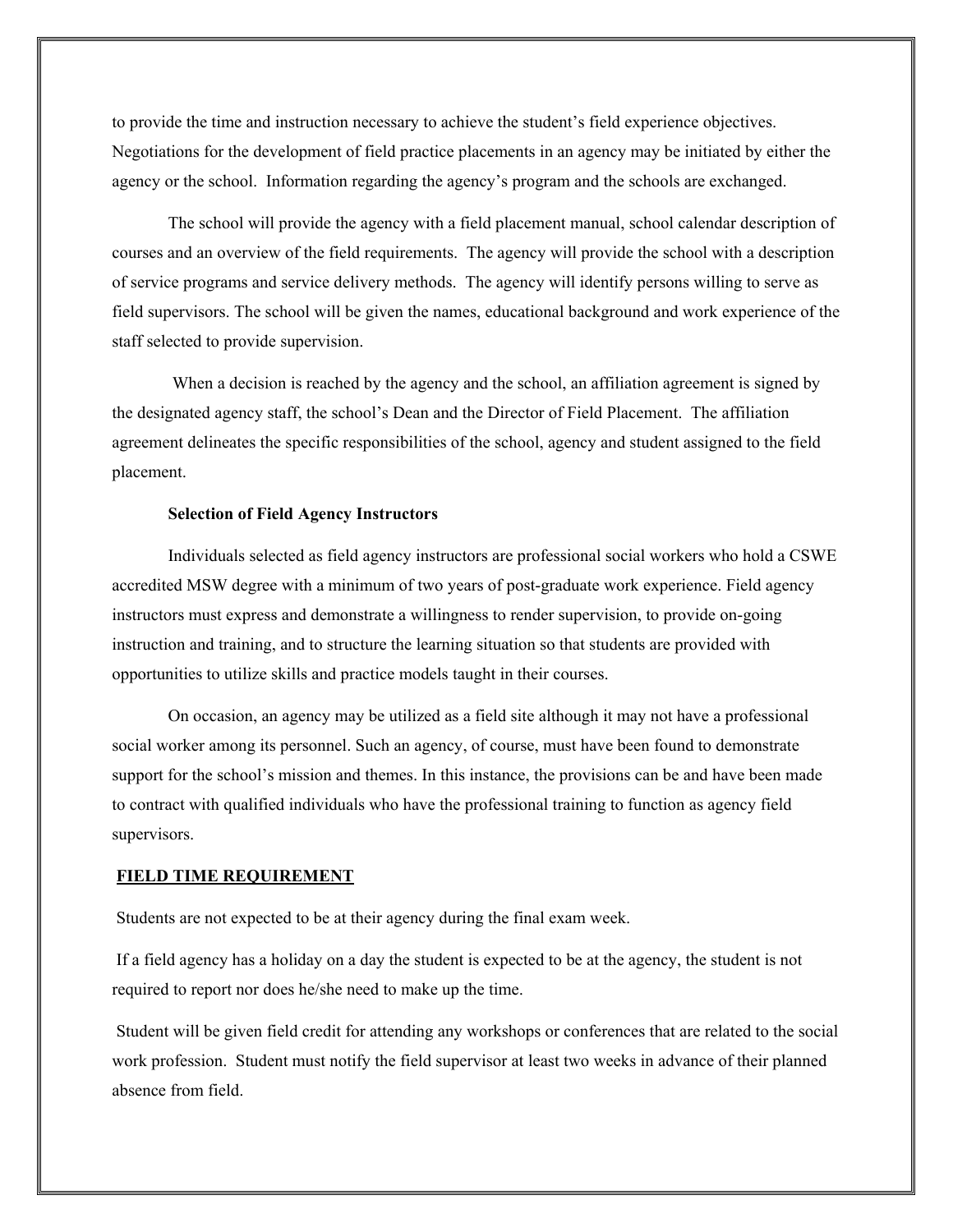Students are expected to continue participation at the field agency during the Spring break. No student shall be allowed to report to field sites between semesters or at any time students are not officially enrolled in field practicum with the University.

If a student is absent from the agency for sick or personal emergency, he/she must work out a plan with the agency supervisor to make up the missed time.

Students are expected to report to the field agency on time as scheduled. If a student is going to be late, a courtesy call to the field supervisor is expected, attendance is important. Excessive absence and tardiness as determined by the field supervisor may negatively impact the student's grade.

 Students must maintain a time sheet reflecting the hours earned at the field agency. The time sheets must be signed by the field supervisor weekly.

Student must complete a minimum of **225 hours each semester** during Field Practicum I and II. Students are not expected to be at their field agency during the final exam week each semester. If a field agency has a holiday on a day in which the student is expected to be at the field agency, the student is not required to report nor does he/she need to make up the time.

Time missed for personal illness or personal emergency must be made up. Students are required to make a plan with their field supervisor to make up the missed time upon their return to the field agency following their absence.

Students will be required to submit time sheets to their Field Seminar Faculty. These time sheets must be signed by your Agency Field Supervisor. The Field Seminar Faculty will inform the students of the due dates.

## **SUPERVISION**

Students will be assigned to a field agency and will have an assigned field supervisor who will be responsible for providing one hour per week individual supervision. The standards written by the Council on Social Work Education (CSWE) require the supervisor hold a CSWE accredited Bachelor of Social Work (BSW) degree or Master Social Work (MSW) degree with a minimum of two years post graduate experience